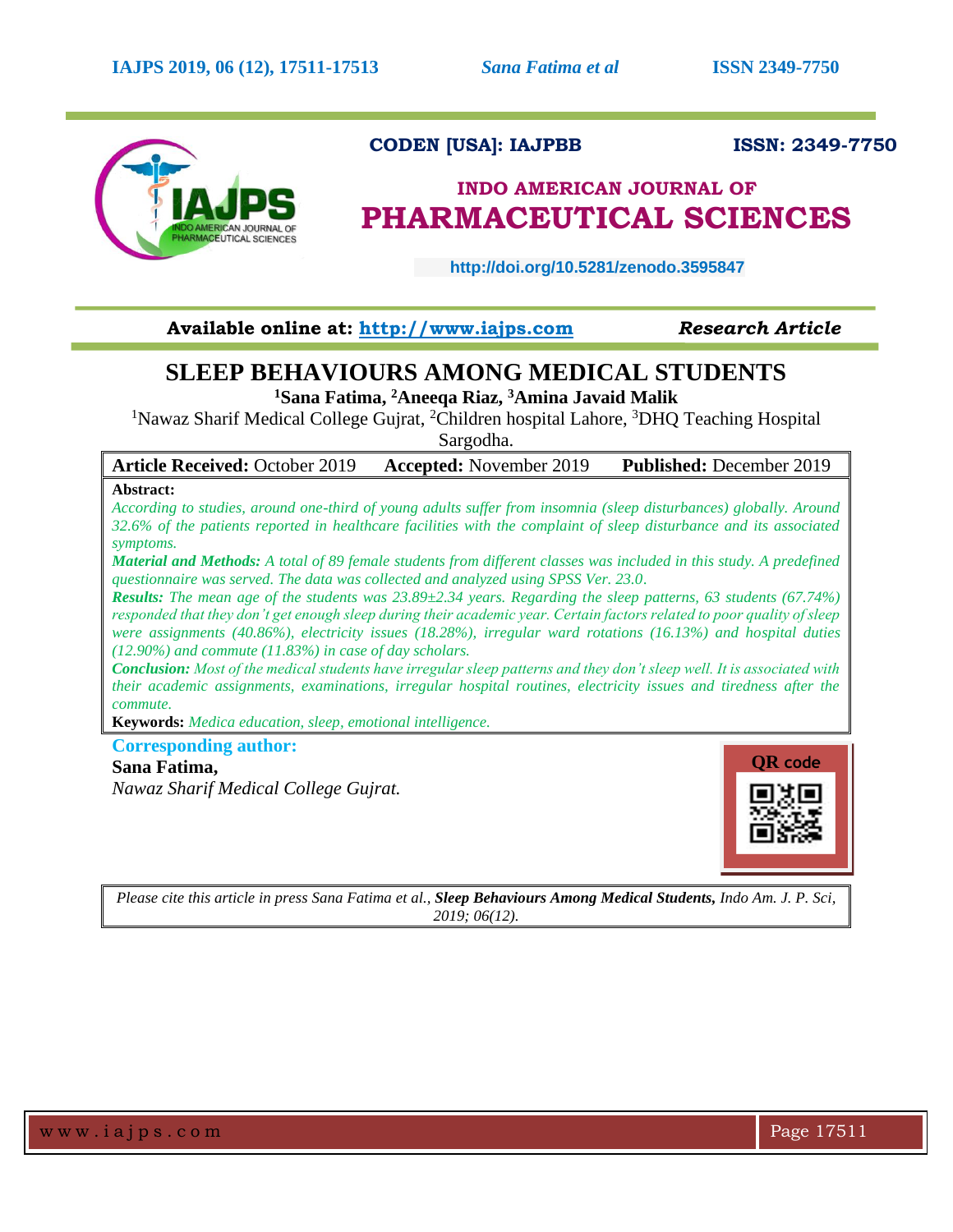#### **INTRODUCTION:**

According to studies, around one-third of young adults suffer from insomnia (sleep disturbances) globally. Around 32.6% of the patients reported in healthcare facilities with the complaint of sleep disturbance and its associated symptoms [1-3]. Patients who suffer from insomnia for a longer period of time may develop certain complications such as musculoskeletal disorders, anger, mental health, irritability, hypertension, and certain cerebrovascular symptoms  $[4,5]$ .

Medical students have to go through a lot of academic pressures throughout their career. A lot of assignments, practicals, ward-rotations and hospital duties make them tired early. The situation is aggravated if they don't get enough time for sleep hence leading to a disturbed life balance, poor quality of life. According to some studies, medical students have a poor sleep quality that is way different from health standards and that experienced by modern society [6].

The sleep quality impacts a lot on the life of a medical student. In this case, they might not concentrate on their studies and assignments, might not attend their ward rotations properly and might not perform their hospital duties in an efficient way. This will ultimately impact their professional growth, decision power, and emotional intelligence.

The purpose of this study to determine the sleep behaviors among medical students. This study will help us in finding the root causes of disturbed sleep among them and will enable us to formulate certain guidelines in order to ensure proper and quality sleep among them.

#### **MATERIAL AND METHODS:**

This cross sectional study was conducted including a total of 89 female students from different classes. The purpose of the study was explained to them and consent was taken. Confidentiality of each student was ensured. A predefined questionnaire was served. The data was collected and analyzed using SPSS Ver. 23.0. The categorical variables were presented as frequencies and percentages, quantitative variables were however presented as mean and standard deviation.

#### **RESULTS:**

The mean age of the students was  $23.89 \pm 2.34$  years. The minimum age noticed was 21 years and maximum age noticed was 26 years. Twenty-nine students (31.18%) from final year, 21 (22.58%) from the fourth year, 16 (17.20%) from the third year, 15 (16.13%) from the second year and 12 (12.90%) students from the first year.

Regarding the sleep patterns, 63 students (67.74%) responded that they don't get enough sleep during their academic year. Thirty students (32.26%) told they get proper sleep despite their hectic routines.

Certain factors related to poor quality of sleep were assignments (40.86%), electricity issues (18.28%), irregular ward rotations (16.13%) and hospital duties (12.90%) and commute (11.83%) in case of day scholars.

| Factor      | 1 <sup>st</sup> year | $2nd$ year | 3rd year | $4th$ year | Final year |
|-------------|----------------------|------------|----------|------------|------------|
| Ward        |                      |            |          |            | u          |
| Hospital    |                      |            |          |            |            |
| Assignments | 6                    |            | 6        |            | 10         |
| Commute     |                      |            |          |            |            |
| Electricity | 4                    | 4          |          | 4          |            |
| Total       | 12                   | 15         | 16       | 21         | 29         |

#### **DISCUSSION:**

In our study, 67.74% of the students responded that they don't get enough sleep during their academic routines. Out of them, 40.86% of students related this with their routine assignments and examinations. In a review by Curcio et al. it was suggested that the quality and quantity of sleep are closely related to academic performance and learning in students [7].

A regular sleep improves the cognitive competencies of students and helps in their memory consolidation as well as getting strong nerves enabling them to handle tough situations. In a study at King Saud University Saudi Arabia, it was seen that those students who performed excellently during their examinations reported that they sleep earlier in the night and have